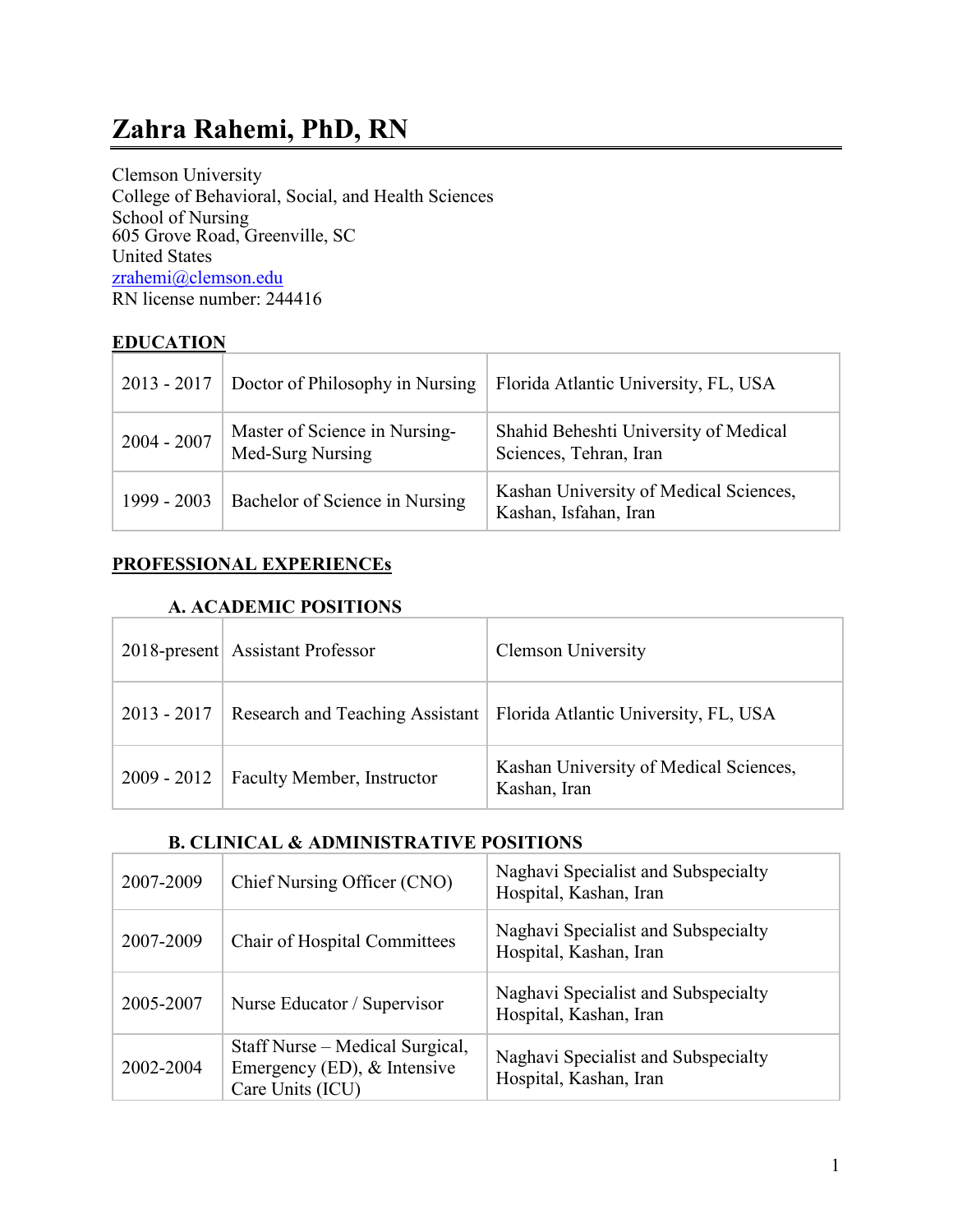## **Zahra Rahemi, PhD, RN RESEARCH PUBLICATIONS & SCHOLARLY WORKS JOURNAL ARTICLES**

- Rahemi, Z. & Parker, V. (2021). Does culture matter? Young and middle-aged Iranian-American adults' perspectives regarding end-of-life care planning. *American Journal of Hospice and Palliative Medicine.* [Accepted]
- Mazreati, N., **Rahemi, Z.**, Aghajani, M., Mirbagher Ajorpaz, N. & Mianehsaz, E. (2021), Effect of craniosacral therapy on intensity of chronic back pain of nurses: A randomized controlled trial. *Nursing Practice Today*, 8(4), 313-321.
- **Rahemi, Z.** & Fasolino, T. (2020). End-of-Life Care Terminology: A Scoping Review. *Advances in Nursing Science, 44*(2). 148-156. doi: 10.1097/ans.0000000000000334
- Yazdani Darki, M., **Rahemi, Z.**, Adib-Hajbaghery, M., & Izadi-Avanji F. S. (2020). Older adults' barriers to use technology in daily life: A qualitative study. *Nursing and Midwifery Studies, 9*(4). 229-236. doi: 10.4103/nms.nms\_91\_19
- Ganjizadeh, M., **Rahemi, Z**., Tafreshi, M. Z., Hajibagheri, A., & Ajorpaz, N. M. (2020). Workplace Conflicts among emergency department nurses: Instrument development and psychometric properties. *Journal of Nursing Measurement, 28(1). doi*:10.1891/JNM-D-18-00088
- Mahdavipour, F., **Rahemi, Z.,** Sadat, Z., & Ajorpazd, N. M. (2019). The effects of foot reflexology on depression during menopause: A randomized controlled clinical trial. *Complementary Therapies in Medicine, 47.* doi[:10.1016/j.ctim.2019.102195](https://doi.org/10.1016/j.ctim.2019.102195)
- **Rahemi, Z.,** & Williams, C. L. (2020). Does ethnicity matter—Cultural factors underlying older adults' end-of-life care preferences: A systematic review. *Geriatric Nursing*, 41, 89- 97. doi: 10.1016/j.gerinurse.2019.07.001.
- MirbagherAjorpaz, N., **Rahemi, Z.,** Aghajani, M., & Hashemi, Sh. (2019). Effects of glycerin oil and lavender oil massages on hemodialysis patients' restless legs syndrome. *Journal of Bodywork and Movement Therapies, 24*(1). doi: https://doi.org/10.1016/j.jbmt.2019.06.012.
- **Rahemi, Z.** (2019). Planning ahead for end-of-life healthcare among Iranian-American older adults: Attitudes and communication of healthcare wishes. *Journal of Cross-Cultural Gerontology, 34*(2), 187-199. doi: 10.1007/s10823-019-09371-x
- **Rahemi, Z.**, Dunphy, L., & Newman, D. (2019). Preferences regarding and communication about end-of-life care among older Iranian-American adults. *Western Journal of Nursing Research, 41*(10), 1499 –1516. doi:org/10.1177/0193945919832304.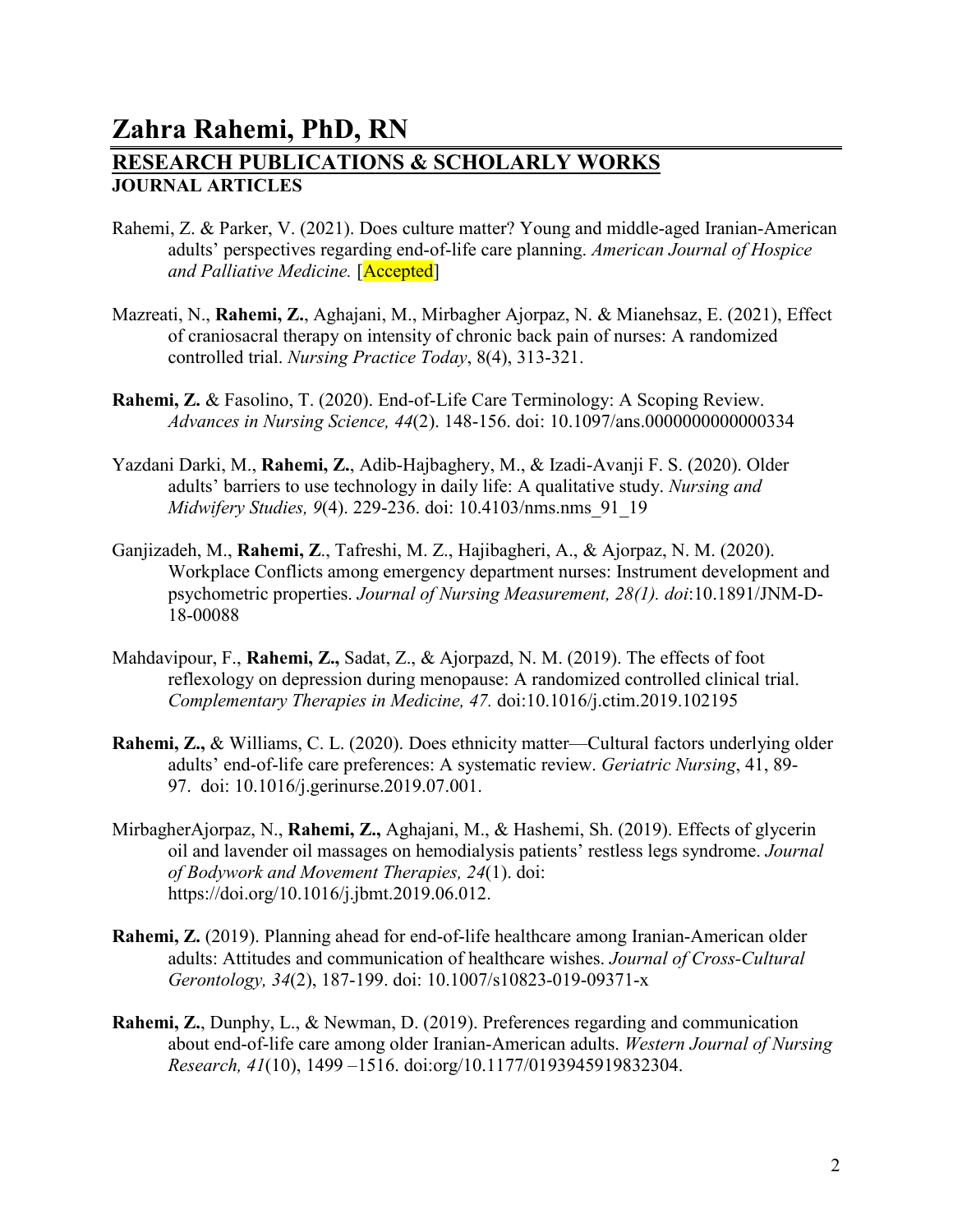- Rahimimoghadam. Z., **Rahemi, Z.,** Sadat, Z., & Mirbagher Ajorpaz, N. (2019). Pilates exercises and quality of life of patients with chronic kidney disease. *Complementary Therapies in Clinical Practice, 34*, 35-40. doi.org/10.1016/j.ctcp.2018.10.017
- **Rahemi, Z.,** D'Avolio, D., Dunphy, L., & Rivera, A. (2018). An integrative review on design thinking: shifting management in healthcare—Facilitators and barriers. *Nursing Management,* e31-37. doi. -10.1097/01.NUMA.0000547834.95083.e9
- **Rahemi, Z.,** Williams, C., Tappen, R. M., & Engstrom, G. (**2018**). Health-related decisions for serious illness among ethnically diverse older adults. *Advances in Nursing Sciences, 41*(1), 84-96. doi[:10.1097/ANS.0000000000000192](https://doi.org/10.1097/ANS.0000000000000192)
- Tappen, R. M., Wolf, D. G., **Rahemi, Z.**, Rojido, C., Shutes, J. M. & Ouslander, J. G. (**2017**). Barriers and facilitators to implementing a change initiative in long-term care utilizing the INTERACT™ Quality Improvement Program. *The Health Care Manager, 36*(3), 219-230. doi: 10.1097/HCM.0000000000000168.
- **Rahemi, Z.**, Mirbagher Ajorpaz, N., Sharifi Esfahani, M., & Aghajani, M. (**2017**). Sensationseeking and factors related to dangerous driving behaviors among Iranian drivers. *Personality and Individual Differences*, 116, 314-318. doi:10.1016/j.paid.2017.05.004
- Rahimimoghadam, Z., **Rahemi, Z**., Mirbagher Ajorpaz, N., & Sadat, Z. (**2017**). Effects of Pilates exercise on general health of hemodialysis patients. *Journal of Bodywork and Movement Therapies, 21*(1), 1-7. doi:10.1016/j.jbmt.2016.05.012
- **Rahemi, Z.,** & Williams, C. L. (**2016**). Older adults of underrepresented populations and their end-of-life preferences: An integrative review. *Advances in Nursing Science, 39*(4), E1– E29. doi:10.1097/ANS.0000000000000148
- Mirbagher Ajorpaz, N., Zagheri Tafreshi, M., Mohtashami, J., Zayeri, F., & **Rahemi, Z.** (**2016**). The effect of mentoring on clinical perioperative competence in operating room nursing students. *Journal of Clinical Nursing, 25*(9-10), 1319–1325 doi: 10.1111/jocn.13205
- Mirbagher Ajorpaz, N., Zagheri Tafreshi, M., Mohtashami, J., Zayeri, F., & **Rahemi, Z.** (**2016**). Psychometric testing of the Persian version of the Perceived Perioperative Competence Scale-Revised (PPCS-R). *Journal of Nursing Measurement*. [Epub ahead of print]
- **Rahemi, Z.**, & Williams, C. L. (**2015**). Development of a Dignity-Enhancing Model of Caring for Older Adults. *International Journal for Human Caring, 19*(3), 36-41.
- Safa, A., **Rahemi, Z.**, & Aghajani, M. (**2014**). Quality of life in patients with breast cancer in Kashan: A cross-sectional study. *Life Science Journal, 11*(1s), 141-145.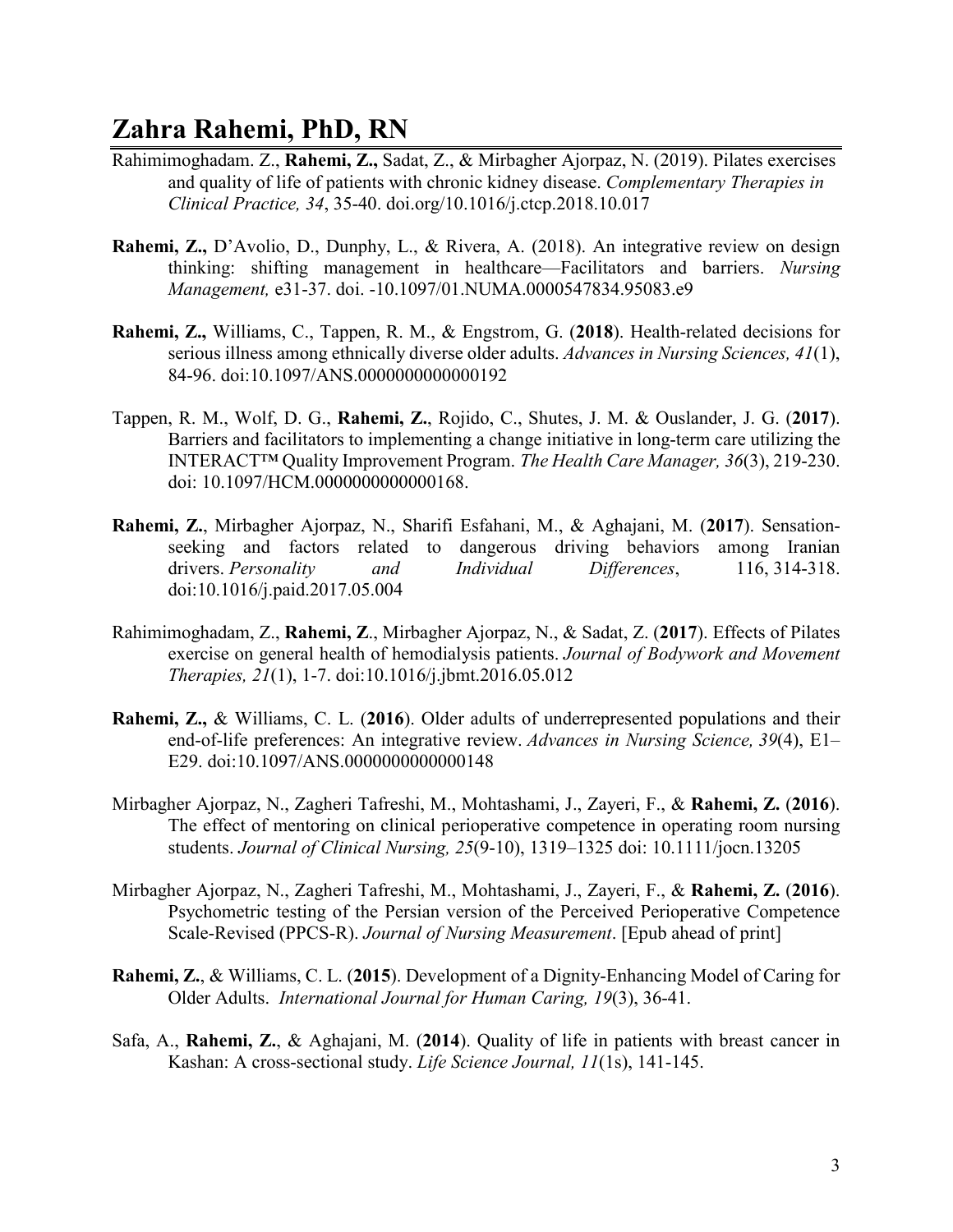- Mirbagher-Ajorpaz, N., Shahshahani, M. S., & **Rahemi, Z.** (**2013**). The effects of pure and impure honey on women's vomiting, nausea, and headache related to primary dysmenorrhea*. Journal of Kermanshah University of Medical Sciences, 16*(7), 510-517. [Persian]
- Taghadosi, M., Afazel, M. R., Akbari, H., & **Rahemi, Z.** (**2012**). Evaluation of problems among disabled children. *FEYZ: Journal of Kashan University of Medical Sciences and Health Services, 16*(2). [Persian]
- Moshtaghe-Eshgh, Z., **Rahemi, Z.**, Majd, H. A., Hoviattalab, S. K., & Yaghamaie, F. (**2011**). Effects of walking on quality of life of mastectomy patients at selected hospitals of Tehran. *Iranian Journal of Nursing and Midwifery Research, 16*(4), 299-303.
- Moshtaghe-Eshgh, Z., **Rahemi, Z.**, Yaghamaie, F., & Majd, H. A. (**2010**). Effects of walking on health related quality of life of breast cancer patients. *Journal of Nursing and Midwifery, Shahid Beheshti University of Medical Sciences & Health Services, 19*(66). [Persian]

#### **BOOK**

**Rahemi, Z.**, Shahshahani, M. S., & Mirbagher, N. (**2013**). *Breast cancer: Quality of life and exercise.* Kashan, Iran: Morsal Publications (lead author and editor)

#### **PRESENTATIONS**

- **Rahemi, Z.** (March 20, 2021). Terminology and culturally competent care for diverse individuals at end of life. *42nd Annual Conference of the International Association of Human Caring (IAHC)*. Virtual presentation. USA.
- **Rahemi, Z.** (March 17, 2021). Diversity of End-of-Life Care Preferences among Older Adults. *42nd Annual Conference of the International Association of Human Caring (IAHC)*. Virtual presentation. USA.
- **Rahemi, Z.** (Sep 29, 2020). End-of-Life Care Planning among Older Adults Through a Caring Theory Lens. *41th Annual Conference of the International Association of Human Caring (IAHC)*. Virtual presentation. USA.
- **Rahemi, Z.** (Sep 26, 2020). Iranian-American Older Adults' Planning for End-Of-Life Care: Cultural Considerations Based on a Caring Theory. *41th Annual Conference of the International Association of Human Caring (IAHC)*. Virtual presentation. USA.
- **Rahemi, Z.** (Sep 30-Oct 1, 2019). End-of-Life Care Preferences among Culturally and Ethnically Diverse Older Adults. *Human Caring Conference 2019*. Victoria, Canada.
- **Rahemi, Z.** (May 30-June 2, 2019). Culturally diverse older adults' end-of-life care preferences and planning. *40th Annual Conference of the International Association of Human Caring (IAHC)*. Clemson University Greenville, SC. USA.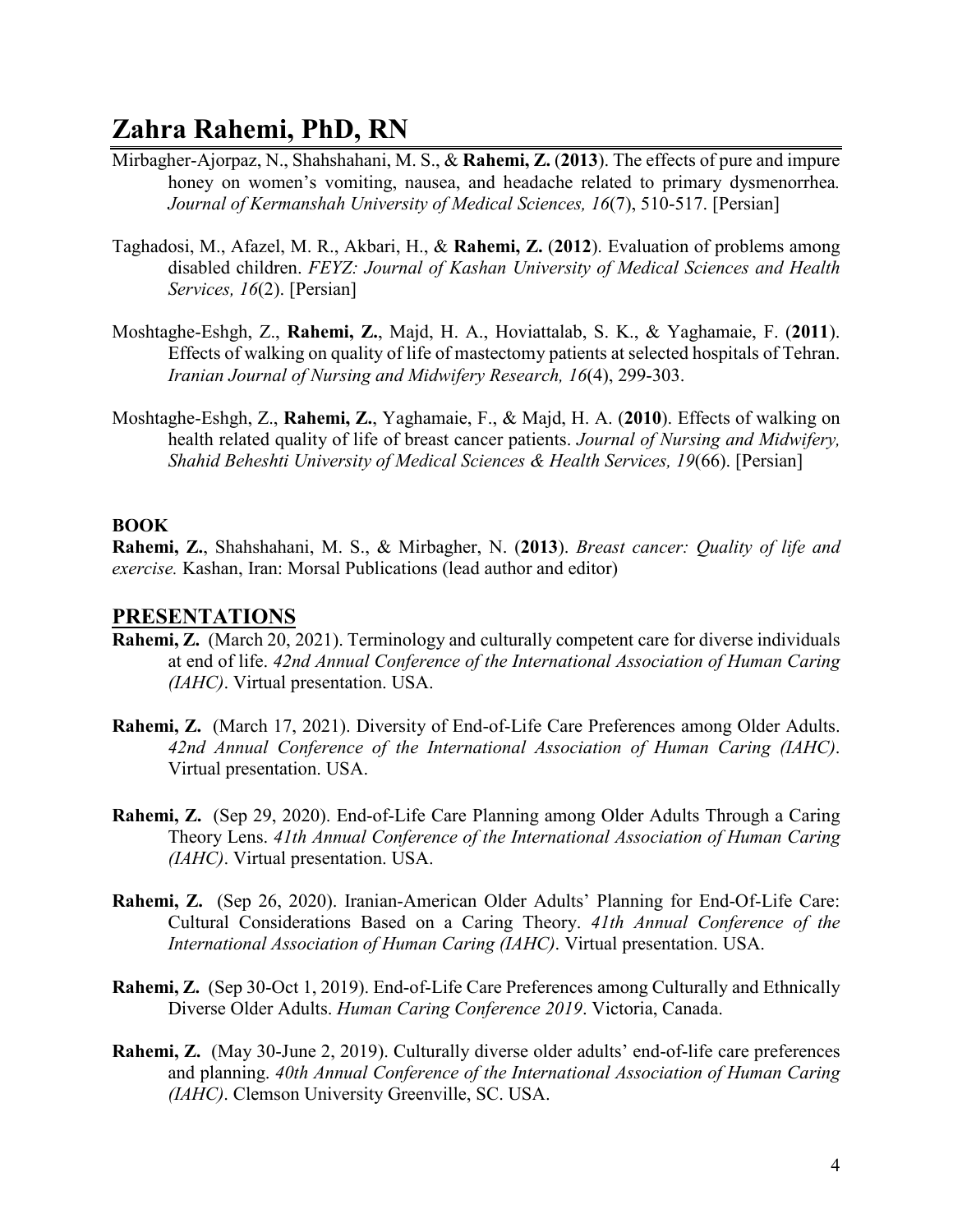- **Rahemi, Z.** (Oct 18-20, 2018). Factors Influencing the Preferred Place of End-of-Life Care Among Iranian-American Older Adults. *44th Annual Conference of The Transcultural Nursing Society*. San Antonio, TX. USA.
- **Rahemi, Z.**, Mirbagher Ajorpaz, N., & Rahimi-Moghadam, Z. (Dec 6-8, 2017). Pilates training in hemodialysis patients. *Third International Congress of Nephrology and Urology.* Kish, Iran. Retrieved at http://icnu.ir/uploads/pdf/2017/oral/Pilates training in Hemodialysis Patients.pdf
- **Rahemi, Z.** & Dunphy, L. M. (**2017**, April 6). Iranian-American older adults' attitudes toward planning ahead for end-of-life care. *Sigma Theta Tau, Iota Xi Chapter; 2017 Spring Research Program,* Boca Raton, FL.
- **Rahemi, Z.,** Williams, C., Tappen, R. M., & Engstrom, G. (**2016**, March 25). Influence of ethnicity and demographic factors on preferred health outcomes among diverse older adults. *Graduate and Professional Research Day*, Boca Raton, FL.
- **Rahemi, Z**., Zamani, A., Shahshahani, M. S., Aghajani, M., & Mirbagher, N. (**2010**). CPR and ethical concerns. *The 1st Iranian Medical Ethics Congress*. Tehran University of Medical Sciences, Tehran, Iran. [Persian]
- Aghajani, M., Mirbagher, N., **Rahemi, Z**., & Shahshahani, M. S. (**2010**). Ethical codes in midwifery. *The 1st Iranian Medical Ethics Congress*. Tehran University of Medical Sciences, Tehran, Iran. [Persian]
- Shahshahani, M. S., Mirbagher, N., Aghajani, M., & **Rahemi, Z**. (**2010**). Cancer patients' views on an excellent nurse: A systematic review. *The 1st Iranian medical ethics congress*. Tehran University of Medical Sciences, Tehran, Iran. [Persian]
- Mirbagher, N., Shahshahani, M. S., Aghajani, M., **Rahemi, Z**., Baghaiee, P. (**2010**). Assessing the quality of relationship between nursing students and patients, *The 1st Iranian Medical Ethics Congress.* Tehran University of Medical Sciences, Tehran, Iran.
- **Rahemi, Z**., & Shahshahani, M. (**2011**). Breast cancer survivors' quality of life: Physical, psychological, economical, social, and spiritual dimensions. *The 6th International Breast Cancer Congress*. Cancer Research Center, Shahid Beheshti University of Medical Sciences. Tehran, Iran. [Persian]
- **Rahemi, Z**., Mirbagher, N., & Shahshahani, M. (**2011**). Effects of demographic characteristics, fatigue, edema, pain, and disease's duration on breast cancer patients' quality of life. *The 6th International Breast Cancer Congress*. Cancer Research Center, Shahid Beheshti University of Medical Sciences, Tehran, Iran. [Persian]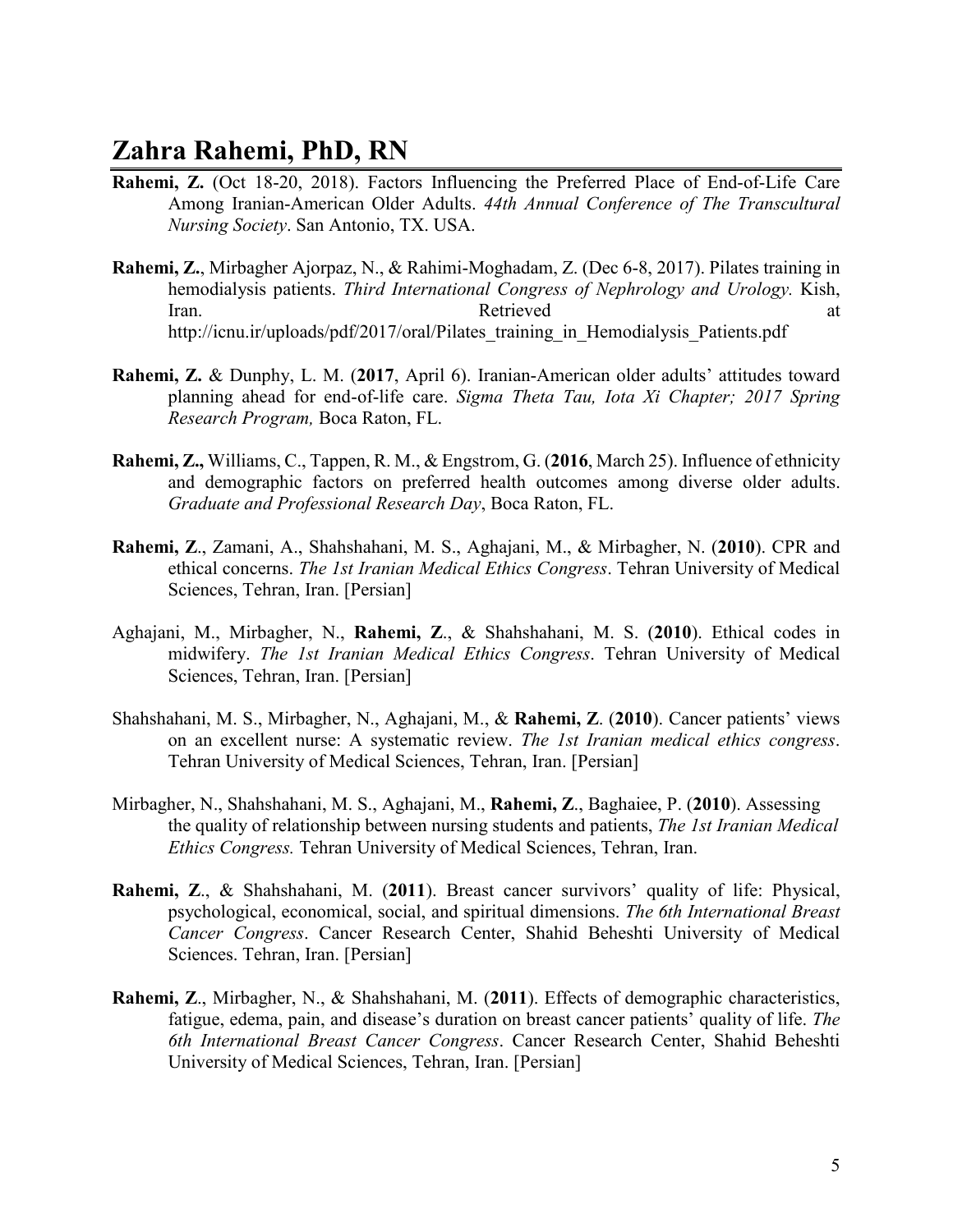- **Rahemi, Z**., Aghajani, M., & Shahshahani, M. (**2011**). Relationship between demographic characteristics and psychological health among breast cancer patients. *The 6th International Breast cancer Congress*. Cancer Research Center, Shahid Beheshti University of Medical Sciences. Tehran, Iran. [Persian]
- Shahshahani, M., **Rahemi, Z.,** & Mirbagher, N. (**2011**). A systematic review on effects of taking contraceptive pills among women with family history of breast cancer. *The 6th International Breast Cancer Congress*. Cancer Research Center, Shahid Beheshti University of Medical Sciences. Tehran, Iran. [Persian]
- Shahshahani, M., Mirbagher, N., **Rahemi, Z**., & Aghajani, M. (**2011**). Knowledge of breast selfexamination among two groups of women, with and without family history of breast cancer. *The 6th International Breast Cancer Congress*. Cancer Research Center, Shahid Beheshti University of Medical Sciences. Tehran, Iran. [Persian]
- Aghajani, M., Mirbagher, N., **Rahemi, Z**., & Shahshahani, M. (**2011**). Moral characteristics of emergency technicians and their religious perception. *The 3rd International Congress on Medical Law: Patient Rights*. Kish Island, Iran. [Persian]
- Aghajani, M., Shahshahani, M., Mirbagher, N., & **Rahemi, Z**. (**2011**). Patients' satisfaction and refusal challenges toward emergency treatment delivery. *The 3rd International Congress on Medical Law: Patient Rights*. Kish Island, Iran. [Persian]

| 2021-2022 | PI- Addressing Alzheimer's and Related<br>Dementias Advance Care Planning<br>Disparities among Diverse Populations<br>$(\$30,000)$                                          | Carolina Center on Alzheimer's Disease<br>and Minority Research (CCADMR) |
|-----------|-----------------------------------------------------------------------------------------------------------------------------------------------------------------------------|--------------------------------------------------------------------------|
| 2019-2021 | Co-PI- Increasing conversations about<br>end-of-life (EOL) planning for culturally,<br>racially, and ethnically diverse (CRED)<br>older adults in Appalachia, SC (\$15,000) | Prisma Health                                                            |
| 2018-2019 | PI- CU SEED grant: Factors Related to<br>Advance End-of-Life Care Planning<br>Among a Culturally and Linguistically<br>Diverse Population (\$10,000)                        | <b>Clemson University</b>                                                |
| 2016-2017 | Iranian-American Older Adults'<br><b>Attitudes and Proactive Actions Toward</b><br>Planning Ahead for End-of-Life Care                                                      | Florida Atlantic University, FL, U.S.                                    |
| 2007-2009 | Health-related quality of life in breast<br>cancer patients                                                                                                                 | Kashan University of Medical Sciences,<br>Kashan, Iran                   |
| 2006-2008 | Effects of walking on quality of life in<br>breast cancer survivors [Master's thesis]                                                                                       | Shahid Beheshti University of Medical<br>Sciences, Tehran, Iran          |

## **RESEARCH PROJECTS**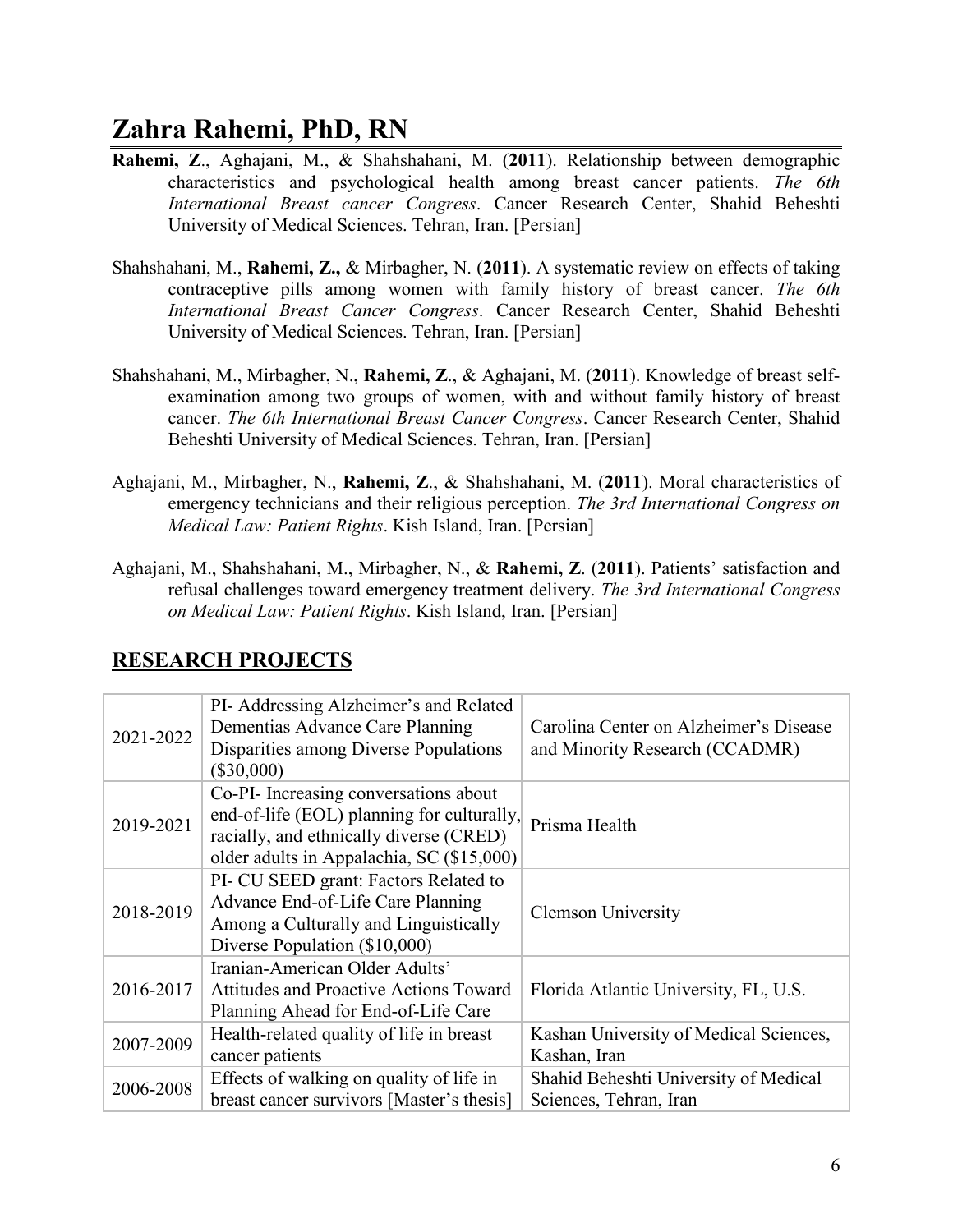### **LECTURES, WORKSHOPS MEETING/CONFERENCE ORGANIZING ROLE**

| 2021          | The 42nd Annual International Association of Human Caring Conference,<br><b>Moderator-Practice Podium Presentations</b>                                         |
|---------------|-----------------------------------------------------------------------------------------------------------------------------------------------------------------|
| 2021          | The 42nd Annual International Association of Human Caring Conference,<br>Abstract reviewer                                                                      |
| 2020          | The 41th Annual International Association of Human Caring Conference,<br>Abstract reviewer                                                                      |
| 2020          | Nursing London 2021 Conference, Abstract reviewer                                                                                                               |
| 2018-2019     | The 40th Annual International Association of Human Caring Conference, May<br>29, 2019- June 2, 2019, Greenville, SC, Organizing Committee, Abstract<br>reviewer |
| 2019          | International Healthcare Design Conference. August 14-17, 2019, Greenville,<br>SC, Session moderator                                                            |
| $2009 - 2011$ | Educational inter-college seminars, Kashan University of Medical Sciences,<br>Kashan, Iran (Chair and Organizing Committee Member)                              |
| 2009          | Rahemi, Z. Nursing care / Burn patients care, Shahid Beheshti Hospital,<br>Kashan, Iran (Lecture by invitation)                                                 |

## **PROFESSIONAL ACTIVITIES**

| $2019$ - present | <b>Editorial Board</b> | Nursing and Midwifery Studies                                                                                                                                                                                                              |
|------------------|------------------------|--------------------------------------------------------------------------------------------------------------------------------------------------------------------------------------------------------------------------------------------|
| 2019-2021        | Reviewer               | Journal of Transcultural Nursing<br>Western Journal of Nursing Research<br>Journal of Hospice & Palliative Medical Care<br>International Journal of Nursing and Health Care<br>Research<br>Journal of Death and Dying<br>Geriatric Nursing |
| $2018$ - present | Reviewer               | Nursing and Midwifery Studies                                                                                                                                                                                                              |
| 2017             | Reviewer               | Austin Journal of Nephrology and Hypertension                                                                                                                                                                                              |
| 2020-present     | Member                 | Clemson University, College of Behavioral, Social,<br>and Health Sciences, Diversity and Community<br>Committee                                                                                                                            |